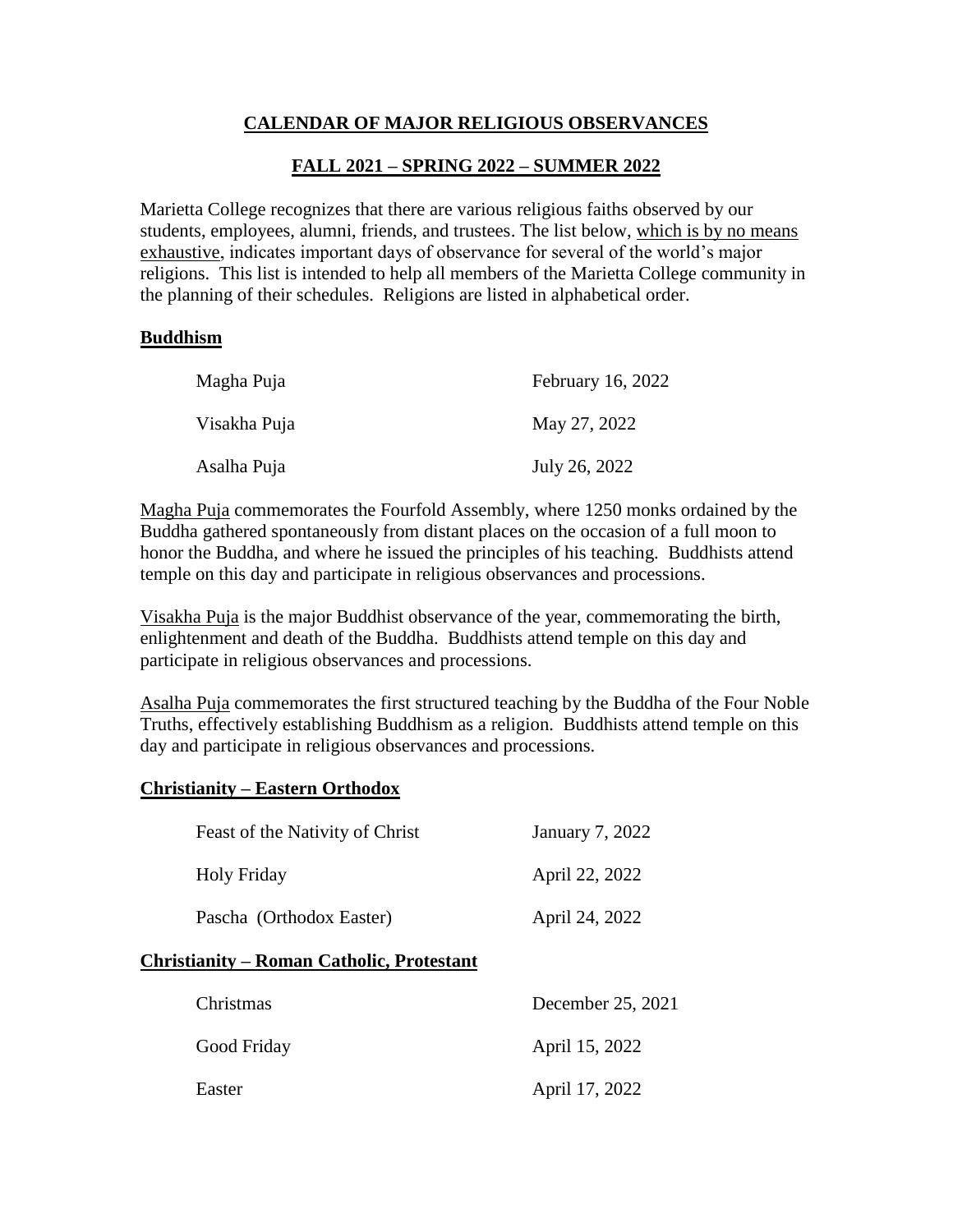Christmas/Nativity of Christ celebrates the birth of Jesus Christ. Christians celebrate this holiday with special church services and with songs, called carols, to commemorate Christ's birth.

Good/Holy Friday marks the date of Christ's crucifixion. Christians observe this date by participating in special church services or ecumenical events in their communities.

Easter/Pascha celebrates Christ's resurrection, following his death by crucifixion three days earlier (Good/Holy Friday). Christians celebrate by attending church services.

#### **Hinduism**

| Dasara          | October 15, 2021         |
|-----------------|--------------------------|
| Diwali          | November 4, $2021$       |
| Maha Shivaratri | <b>February 28, 2022</b> |

Dasara is the last day of Navaratri, a 10-day celebration of the mother goddess Durga. This is a harvest celebration and is commemorated with family and community celebrations, including religious observances at local Hindu temples.

Diwali, the festival of lights, marks the triumph of good over evil, the inner light of the individual over spiritual ignorance. Hindus commemorate this day with family and community celebrations, including religious observances at local temples.

Maha Shivaratri commemorates Lord Shiva's consumption of a poison that had the potential to burn the entire world. Hindus observe this day with family and community celebrations, including religious observances at local temples.

#### **Islam**

| Ashura (Shiite Muslims only) | August 8, 2022 |
|------------------------------|----------------|
| Ramadan begins               | April 3, 2022  |
| Eid al Fitr (end of Ramadan) | May 2, 2022    |
| Eid al Adha                  | July 10, 2022  |

Please note that Muslim holy days begin at sundown on the day preceding the date listed.

All of the dates listed above are officially determined after the sighting of the moon, so the actual dates may not coincide with those given above.